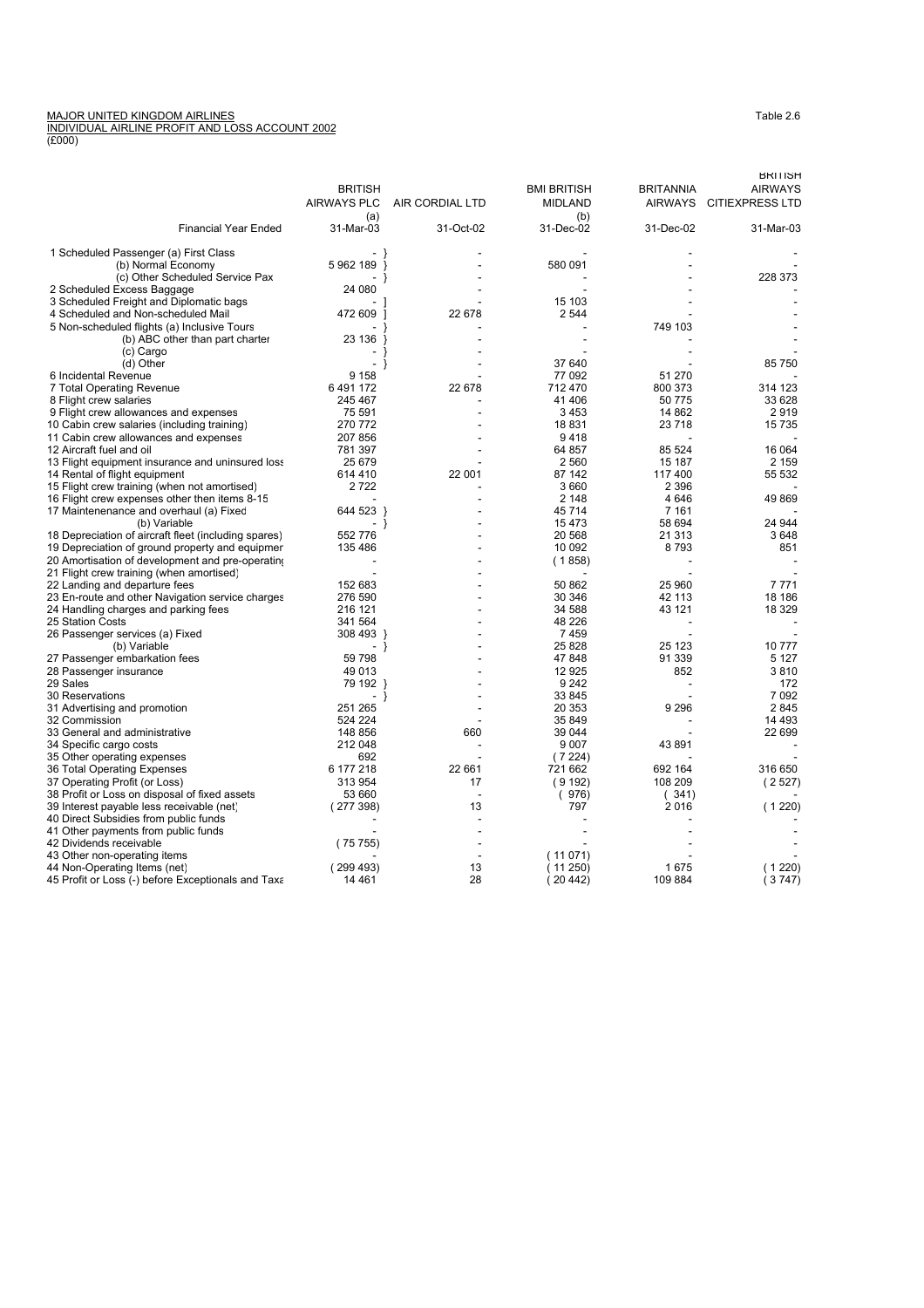## MAJOR UNITED KINGDOM AIRLINES<br><u>INDIVIDUAL AIRLINE PROFIT AND LOSS ACCOUNT 2003</u><br>(£000)

|                                                                                   | <b>FIRST CHOICE</b> |                       | <b>FLYBE.BRITISH</b> |                       |                          |
|-----------------------------------------------------------------------------------|---------------------|-----------------------|----------------------|-----------------------|--------------------------|
|                                                                                   | <b>AIRWAYS LTD</b>  | <b>FLIGHTLINE LTD</b> | <b>EUROPEAN</b>      | <b>GB AIRWAYS LTD</b> | <b>GO FLY LTD</b><br>(C) |
| <b>Financial Year Ended</b>                                                       | 31-Oct-02           | 31-Dec-02             | 31-Mar-03            | 31-Mar-03             | 31-Jul-02                |
| 1 Scheduled Passenger (a) First Class                                             |                     |                       |                      |                       |                          |
| (b) Normal Economy                                                                | 1403                |                       |                      | 155 783               | 104 704                  |
| (c) Other Scheduled Service Pax                                                   |                     |                       | 210 803              |                       |                          |
| 2 Scheduled Excess Baggage                                                        |                     |                       |                      | 730                   | 452                      |
| 3 Scheduled Freight and Diplomatic bags                                           |                     |                       |                      | 2031                  |                          |
| 4 Scheduled and Non-scheduled Mail<br>5 Non-scheduled flights (a) Inclusive Tours | 538 918             |                       |                      | 248                   |                          |
| (b) ABC other than part charter                                                   |                     |                       |                      |                       |                          |
| (c) Cargo                                                                         | 1780                |                       | 1 0 4 4              |                       | 159                      |
| (d) Other                                                                         |                     | 23 206                |                      |                       | 7 104                    |
| 6 Incidental Revenue                                                              | 13 945              |                       | 5426                 | 246                   |                          |
| 7 Total Operating Revenue                                                         | 556 046             | 23 206                | 217 273              | 159 038               | 112 419                  |
| 8 Flight crew salaries                                                            | 27 523              | 1948                  | 12774                | 9938                  | 5 2 1 8                  |
| 9 Flight crew allowances and expenses                                             | 8977                | 182                   | 2690                 | 662                   | 783                      |
| 10 Cabin crew salaries (including training)                                       | 17 347              | 697                   | 3917                 | 4 3 0 0               | 1596                     |
| 11 Cabin crew allowances and expenses                                             | 4 2 4 6             | 272                   | 2 0 0 2              | 1 1 5 7               | 599                      |
| 12 Aircraft fuel and oil<br>13 Flight equipment insurance and uninsured loss      | 93 735<br>1654      | 1972<br>713           | 21 261<br>2849       | 18 358<br>2896        | 14 8 20<br>665           |
| 14 Rental of flight equipment                                                     | 90 788              | 3618                  | 18 863               | 22 096                | 14 4 16                  |
| 15 Flight crew training (when not amortised)                                      | 1 3 2 3             | 275                   | 2010                 | 594                   | 265                      |
| 16 Flight crew expenses other then items 8-15                                     | 3411                | 3834                  | 6999                 | 56                    | 345                      |
| 17 Maintenenance and overhaul (a) Fixed                                           | 54 530              | 1 2 0 9               | 24 899               | 4 703                 |                          |
| (b) Variable                                                                      | 117                 | 4 1 2 6               | (1222)               | 8733                  | 14 447                   |
| 18 Depreciation of aircraft fleet (including spares)                              | 3602                | 31                    | 3 1 4 3              | 3671                  | 540                      |
| 19 Depreciation of ground property and equipmer                                   | 931                 | 257                   |                      | 711                   | 404                      |
| 20 Amortisation of development and pre-operating                                  |                     |                       |                      |                       |                          |
| 21 Flight crew training (when amortised)                                          |                     |                       |                      |                       |                          |
| 22 Landing and departure fees                                                     | 18 699              | 690                   | 17 226               | 4 0 8 4               | 1608                     |
| 23 En-route and other Navigation service charges                                  | 35 827<br>46 364    | 685<br>777            | 9967<br>17884        | 13 514<br>16 047      | 9720<br>8764             |
| 24 Handling charges and parking fees<br>25 Station Costs                          | 8 1 1 2             |                       | 1 1 4 1              | 2814                  |                          |
| 26 Passenger services (a) Fixed                                                   |                     |                       |                      | 5 607                 |                          |
| (b) Variable                                                                      | 23 054              |                       | 11916                | 5 3 8 7               | 2 3 5 3                  |
| 27 Passenger embarkation fees                                                     | 38                  | 791                   | 27 788               | 61                    | 9750                     |
| 28 Passenger insurance                                                            | 1 2 4 7             | 186                   | 3443                 | 548                   | 565)<br>(                |
| 29 Sales                                                                          |                     | 95                    | 2 0 4 3              | 975                   | 298                      |
| 30 Reservations                                                                   |                     |                       | 6038                 | 5792                  |                          |
| 31 Advertising and promotion                                                      | 41                  |                       | 9 2 8 3              | 1708                  | 5067                     |
| 32 Commission                                                                     |                     | 93                    | 13 285               | 10412                 | 1414                     |
| 33 General and administrative                                                     | 51 160              | 1477                  | 10 526               | 9 3 2 8               | 17 163                   |
| 34 Specific cargo costs                                                           | 1 2 6 3<br>47       |                       | 146<br>(14497)       | 839                   |                          |
| 35 Other operating expenses<br>36 Total Operating Expenses                        | 494 036             | 23 928                | 216 374              | 154 991               | 109 670                  |
| 37 Operating Profit (or Loss)                                                     | 62 010              | (722)                 | 899                  | 4 0 4 7               | 2749                     |
| 38 Profit or Loss on disposal of fixed assets                                     | (11)                |                       | (207)                | 1841                  |                          |
| 39 Interest payable less receivable (net)                                         | (1625)              | 28                    | (1264)               | (700)                 | 1577                     |
| 40 Direct Subsidies from public funds                                             |                     |                       |                      |                       |                          |
| 41 Other payments from public funds                                               |                     |                       |                      |                       |                          |
| 42 Dividends receivable                                                           |                     |                       |                      |                       |                          |
| 43 Other non-operating items                                                      |                     |                       | 821                  |                       |                          |
| 44 Non-Operating Items (net)                                                      | (1636)              | 28                    | (650)                | 1 1 4 1               | 1577                     |
| 45 Profit or Loss (-) before Exceptionals and Taxa                                | 60 374              | (694)                 | 249                  | 5 1 8 8               | 4 3 2 7                  |

**Footnotes**<br>a) British Airways includes British Airways (Euro Ops) LGW results<br>b) British Midland Airways includes British Midland Commuter results<br>c) Go Fly Ltd financial report covers a 4 month period.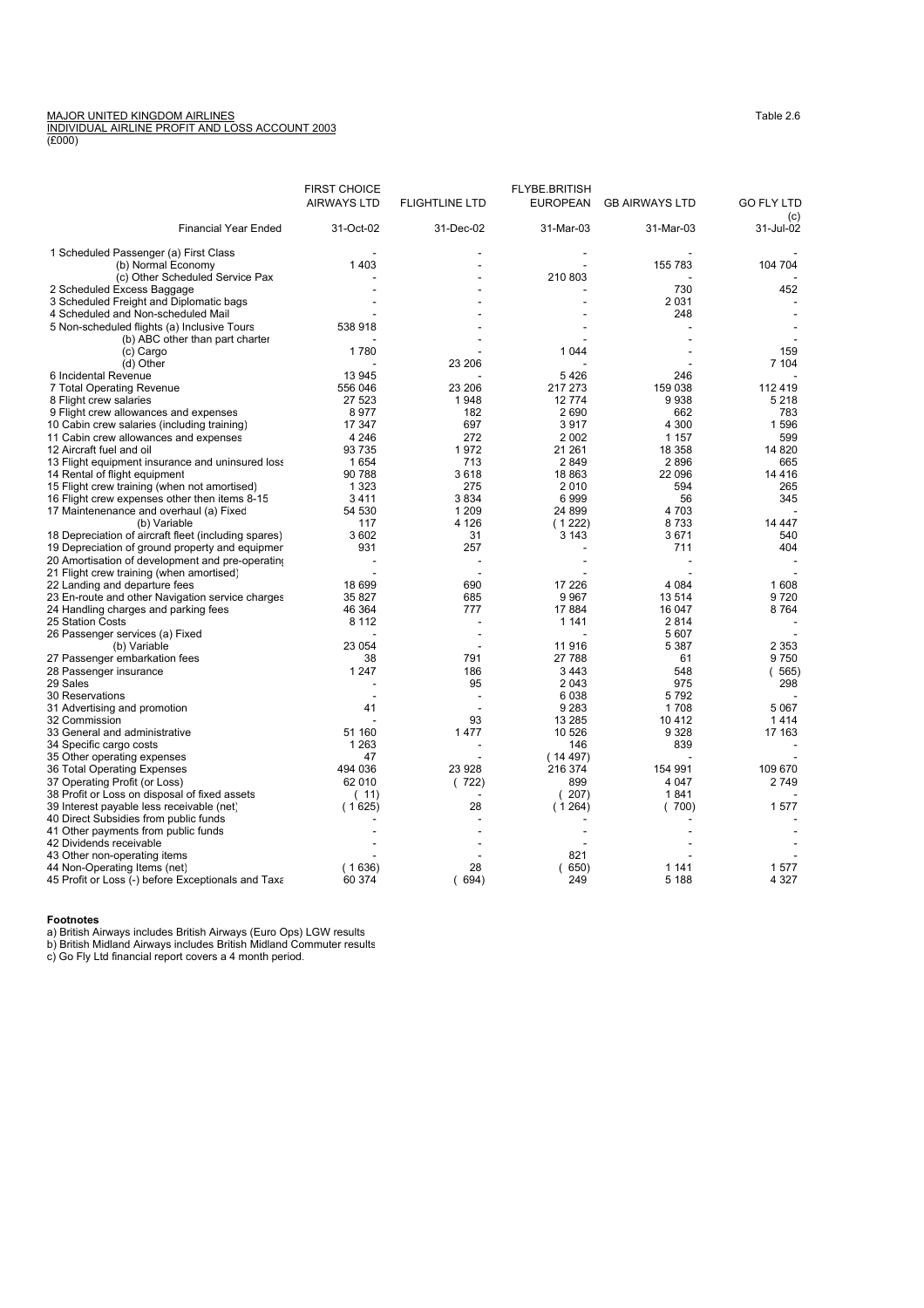| <b>BRITISH</b>           | <b>CHANNEL</b>      |                          |                          |                             | <b>EMERALD</b> |                |                            |
|--------------------------|---------------------|--------------------------|--------------------------|-----------------------------|----------------|----------------|----------------------------|
| MEDITERRANEAN            | <b>EXPRESS (AIR</b> | <b>CITY FLYER</b>        |                          | DUO AIRWAYS EASYJET AIRLINE | <b>AIRWAYS</b> |                | EUROPEAN AIR EXCEL AIRWAYS |
| <b>AIRWAYS</b>           | SVS)                | <b>EXPRESS</b>           | <b>LTD</b>               | <b>COMPANY LTD</b>          | LIMITED        | <b>CHARTER</b> | <b>LTD</b>                 |
| 31-Mar-03                | 31-Mar-03           | 31-Mar-03                | 31-Dec-02                | 30-Sep-02                   | 31-Aug-02      | 31-Dec-02      | 31-Oct-02                  |
| 27 033                   |                     |                          |                          |                             |                |                |                            |
| 42 129                   |                     | 105 547 }                | 55 655                   | 542 357                     |                |                |                            |
| 189                      | 712                 | - }                      |                          |                             |                |                |                            |
| 1469                     |                     |                          | 75                       | 767                         |                |                |                            |
| 1 2 5 3                  |                     | $\overline{\phantom{a}}$ | 56                       |                             |                |                |                            |
|                          | 11 489              | 459                      |                          |                             | 18 005         |                |                            |
|                          |                     | $\sim$                   |                          |                             |                |                | 106 753                    |
|                          |                     | 4 0 65 }                 |                          |                             |                |                |                            |
|                          | 36 271              | $-1$                     |                          |                             | 1856           |                | 35                         |
|                          | 9846                | $-$ }                    | 871                      |                             |                | 58715          | 6373                       |
| 1855                     | 4 103               | 663                      | 7496                     | 8720                        | 368            | 86             |                            |
| 73 928                   | 62 4 21             | 110 734                  | 64 153                   | 551 844                     | 20 229         | 58 801         | 113 161                    |
| 4 5 5 2                  | 6835                | 14 212                   | 6838                     | 38 013                      | 2 6 6 4        | 5 2 7 8        | 4 9 8 1                    |
| 826                      | 2 2 0 7             | 1 1 5 5                  | 378                      | 2800                        | 263            | 2 1 9 0        | 673                        |
| 2486                     | 581                 | 3 0 9 4                  | 1935                     | 10 239                      |                | 2514           | 3579                       |
| 2 0 6 6                  | 14                  | 2012                     | 351                      | 2410                        |                | 1 0 3 6        | 1572                       |
| 9 2 8 3                  | 3873                | 10 794                   | 6865                     | 55 216                      | 1887           | 12 639         | 18 199                     |
| 194                      | 1791                | $\sim$ $-$               | 579                      | 6809                        | 363            | 2865           | 1633                       |
| 11 107                   | 6 0 8 3             | 16 569                   | 12 074                   | 41 027                      | 1 150          | 4 8 0 6        | 28 4 8 1                   |
| 297                      | 835                 | 974                      | 372                      | 4 3 4 9                     | 70             | 496            | 868                        |
| 876                      | 8849                | $\sim$ $-$               | 930                      | <b>Contract</b>             | 176            | 1586           | 64                         |
|                          | 4 9 0 1             | 10 670 }                 | $\sim 100$               | 16 178                      | 4 9 4 4        |                |                            |
| 10 344                   | 11 072              | $-$ }                    | 5 0 5 2                  | 36 338                      | $\sim$         | 9469           | 10 231                     |
| 434                      | $\sim$ $-$          | 102                      | 5447                     | 16 660                      | 872            | 660            |                            |
| 159                      | 522                 |                          | 286                      | 2 0 6 2                     | 154            | 293            | 343                        |
| $\sim$                   |                     |                          |                          |                             |                |                |                            |
| $\sim$                   |                     |                          | $\overline{\phantom{a}}$ |                             |                |                | 129                        |
| 2 1 6 4                  | 2761                | 10713                    | 3 3 0 0                  | 16 26 6                     | 1 1 3 0        | 2 5 2 0        | 3 189                      |
| 5 3 9 1                  |                     | 5805                     | 6 0 4 8                  | 32 754                      | 1 0 6 0        | 3591           | 9871                       |
| 6620                     | 2892                | 691                      | 6 6 23                   | 48 780                      | 1558           | 6508           | 11 4 46                    |
| $\overline{\phantom{a}}$ | 2 1 3 5             | 6728                     | $\sim$ $-$               | 2428                        |                |                | 1 3 8 8                    |
| $\sim$ $-$               | $\sim$              | 19 954 }                 | 980                      | $\sim 100$ km s $^{-1}$     |                |                |                            |
| 4 8 7 2                  | 455                 | $-$ }                    | 2 1 2 9                  |                             |                | 2637           | 6 3 4 9                    |
| 404                      | $\sim$ $-$          |                          | 512                      | 59 833                      |                |                |                            |
| 44                       | 55                  |                          |                          | 9871                        |                |                | 2086                       |
|                          | 593                 |                          | 4 3 0 6                  | 9 1 0 2                     |                |                |                            |
| 909                      | $\sim$              |                          | 1712                     | $\overline{\phantom{a}}$    |                |                |                            |
| 53                       | 733                 |                          | 896                      | 19732                       |                | 85             | 28                         |
| $\overline{\phantom{a}}$ |                     | 4 2 7 6                  | 2915                     |                             |                | 213            | (242)                      |
| 5858                     | 4 5 2 5             | 6 3 2 3                  | 9 3 2 5                  | 49 677                      | 1 2 9 5        | 5 5 2 7        | 3 2 3 9                    |
| $\sim$                   |                     | $\sim$                   | 50                       |                             |                |                | 31                         |
|                          |                     |                          |                          | 3 0 9 1                     |                |                |                            |
| 68 939                   | 61712               | 114 072                  | 79 903                   | 483 635                     | 17 586         | 64 913         | 108 138                    |
| 4989                     | 709                 | (3338)                   | (15750)                  | 68 209                      | 2643           | (6112)         | 5 0 2 3                    |
|                          | $\overline{2}$      |                          | 4 189                    |                             |                |                | (11)                       |
| 208                      | 421                 | 199                      | (3596)                   | 3 3 6 8                     | (172)          | (570)          | 168                        |
|                          |                     |                          |                          |                             |                |                |                            |
|                          |                     |                          |                          |                             |                |                |                            |
|                          |                     |                          |                          |                             |                |                |                            |
| (236)                    |                     |                          |                          |                             |                |                |                            |
| (28)                     | 423                 | 199                      | 593                      | 3 3 6 8                     | (172)          | (570)          | 157                        |
| 4 9 61                   | 1 1 3 2             | (3139)                   | (15157)                  | 71 577                      | 2471           | (6682)         | 5 180                      |
|                          |                     |                          |                          |                             |                |                |                            |